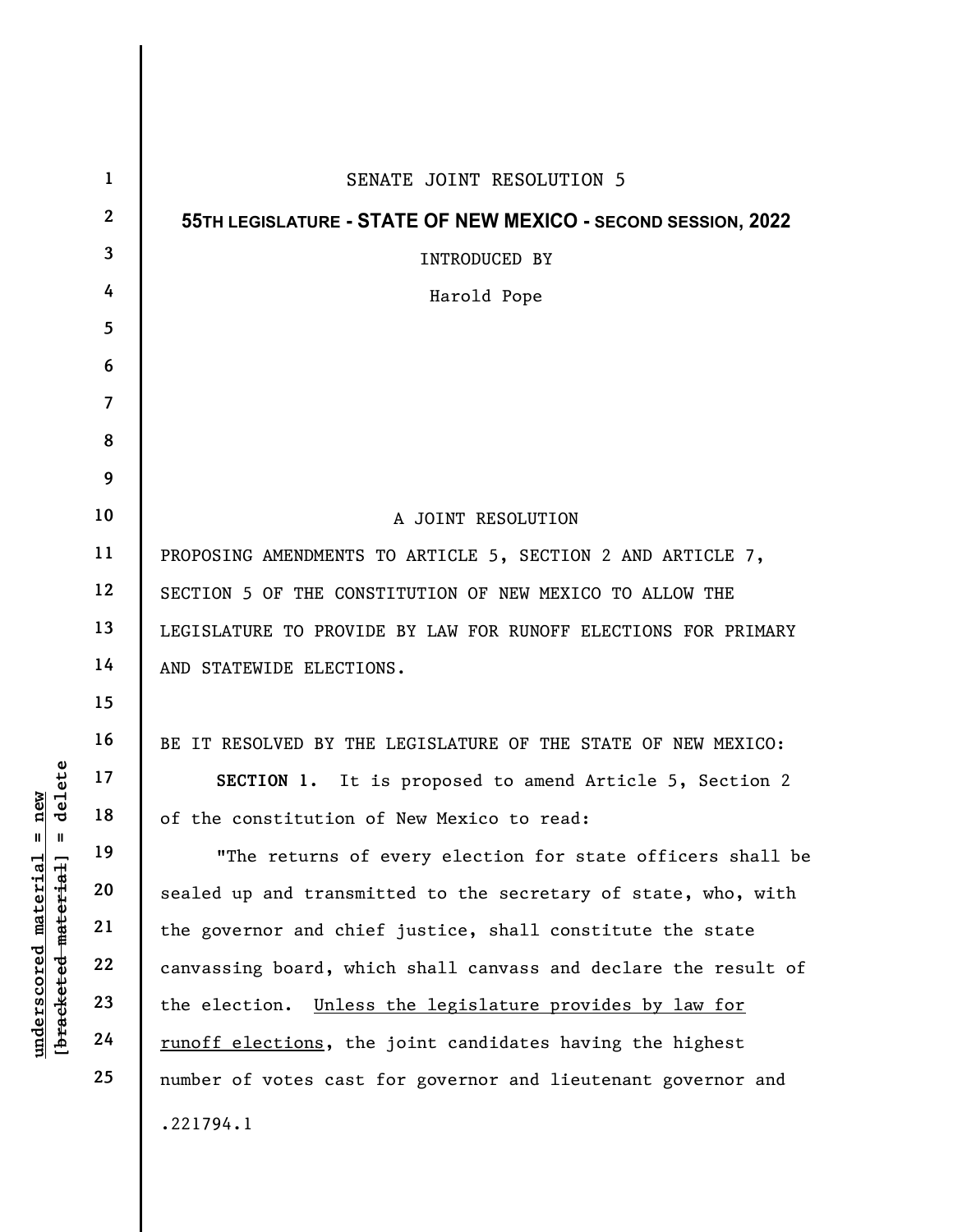the person having the highest number of votes for any other office, as shown by said returns, shall be declared duly elected; and if two or more have an equal, and the highest, number of votes for the same office or offices, one of them, or any two for whom joint votes were cast for governor and lieutenant governor respectively, shall be chosen therefor by the legislature on joint ballot."

SECTION 2. It is proposed to amend Article 7, Section 5 of the constitution of New Mexico to read:

10

11

12

13

14

15

16

17

18

19

20

21

22

23

24

25

1

2

3

4

5

6

7

8

9

"A. All elections shall be by ballot.

understand material material external to the elections of fices of governor and dates receiving<br>definition of tices of governor and the elected to those of fit<br>definition of the solution of the most voted with the most vot B. The legislature may provide by law for runoff elections for all elections other than municipal [primary or statewide] elections. If the legislature does not provide for runoff elections, the person who receives the highest number of votes for any office, except as provided in this section, and except in the cases of the offices of governor and lieutenant governor, shall be declared elected to that office. The joint candidates receiving the highest number of votes for the offices of governor and lieutenant governor shall be declared elected to those offices.

C. In a municipal election, the candidate that receives the most votes for an office shall be declared elected to that office, unless the municipality has provided for runoff elections. A municipality may provide for runoff elections as follows:

.221794.1

 $- 2 -$